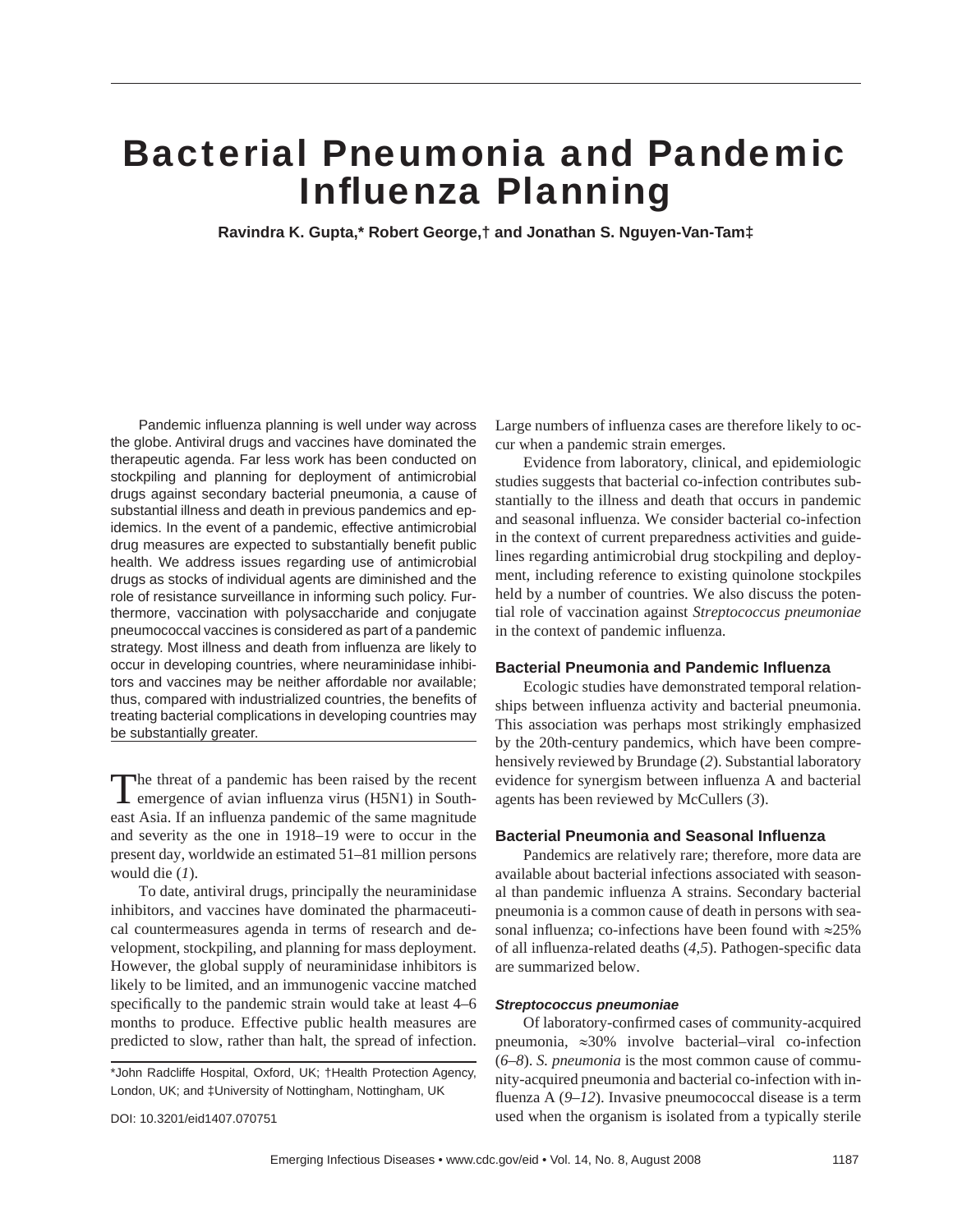# **PERSPECTIVE**

site, such as blood or pleural fluid. This definition therefore underestimates pneumococcal pneumonia where isolation of the organism is not possible (*13*). Notwithstanding, a number of studies have documented the temporal association between influenza and invasive pneumococcal disease, which suggests synergism. Grabowska et al. (*14*) recently used 2 epidemiologic methods based on Swedish surveillance data to estimate the excess cases of invasive pneumococcal pneumonia associated with seasonal influenza at 12%–30%.

HIV-infected children have a  $40\times$  greater risk than HIV-noninfected children for invasive pneumococcal disease and account for most cases of invasive pneumococcal disease in certain sub-Saharan African countries (*13*,*15*). HIV-infected children and adults would likely be more severely affected by an influenza pandemic.

## *Staphylococcus aureus* **(Methicillin Sensitive and Methicillin Resistant)**

A retrospective study of influenza-related childhood deaths in the United States in the 2003–04 season found *S. aureus* to be the most common bacterial agent, accounting for 46% of isolates, >50% of which were methicillin-resistant strains (5). Surveillance for severe influenza-related *S. aureus* community-acquired pneumonia in the United States during the 2003-04 season recorded 17 cases (88% methicillin-resistant *S. aureus* [MRSA]) and 5 deaths (4 with MRSA) and a median age of 21 years (*16*); laboratory evidence of influenza infection was available for  $\approx 75\%$ . More recently, 10 cases of severe community-acquired MRSA pneumonia in children (6 of whom died) from 2 southern states in a 2-month period were reported (*17*). For 30% of those patients, MRSA was recovered from sputum only, and 4 had a documented recent history of MRSA skin infection in themselves or in a close contact. Preceding staphylococcal skin disease in persons with staphylococcal pneumonia was described by Goslings et al. (*18*) during the 1957–58 pandemic. In the context of emerging community-acquired MRSA skin infection in persons without traditional risk factors, this association has substantial implications for possible emergence of MRSA pneumonia in a future pandemic (*19*)*.*

## **Other Pathogens**

A recent study from New Zealand (*7*) that aimed to characterize viral causes of community-acquired pneumonia reported viral–bacterial co-infection in 45 (15%) of 304 hospitalized patients. *S. pneumoniae (*67%) and *Haemophilus influenzae* (11%) were the 2 pathogens most commonly associated with influenza A infection; atypical microbes (*Chlamydia pneumoniae, Mycoplasma pneumoniae,*  and *Legionella pneumophila*) were also well represented  $(22\%)$ . These figures are generally consistent with other published data; group A streptococci are a rare but serious cause of community-acquired pneumonia (*20*) and have been associated with fatal cases of influenza (5).

## **Stockpiling and Strategic Use of Antimicrobial Drugs**

In most modern healthcare systems, which increasingly emphasize just-in-time supply chains, shortages of antimicrobial drugs may occur rapidly unless more are stockpiled. These shortages would limit the treatment of secondary bacterial infections in the middle and the later stages of a pandemic. For this reason a range of antimicrobial drug options have been suggested, taking into account the likely limitations of availability in diagnostics for communityacquired pneumonia and the fact that, because of the sheer number of patients, therapy is likely to be empirical. Clinical management guidelines for pandemic influenza have recommended amoxicillin + clavulanate or doxycycline  $(21)$ ; third-generation cephalosporins or respiratory fluoroquinolones (*22*); and second-generation cephalosporins, macrolides, doxycycline, or co-trimoxazole (23) as firstline empirical therapies for community-acquired pneumonia associated with pandemic influenza. Dependent on the extent of any stockpile, shortages of these preferred agents might occur first during a pandemic.

In the United States, the emergence of communityacquired MRSA has prompted revision to include vancomycin and other agents as empirical therapy for severe cases (*21*,*22*). The demand created by empirical use of vancomycin in such cases, the limited number of alternative agents, and the limited global production capacity of this drug are likely to lead to its shortage. Other treatment possibilities include linezolid, quinopristin/dalfopristin, and tigecycline.

Fortunately, in the United Kingdom most MRSA isolates are sensitive to doxycycline (95% of respiratory isolates; Health Protection Agency [HPA], unpub. data) and rifampin (97%; HPA, unpub. data); fewer are sensitive to trimethoprim (72%). Less severe MRSA infections treated with these widely available and inexpensive drugs would be expected to respond. Rifampin and cotrimoxazole are widely produced in developing countries, where the prevalence of tuberculosis and HIV infection are high.

#### **Real-time Surveillance of Pathogen Resistance**

After a country has committed to acquiring a stockpile of antimicrobial drugs, several important practical and logistic issues arise. The first is deciding on the range of antimicrobial drugs to be stockpiled. After the World Health Organization declares a global pandemic phase 5 alert, antimicrobial drug supplies will be quickly depleted as countries scour the global market to build up stocks. The choice of available agents may be limited by this stage; therefore,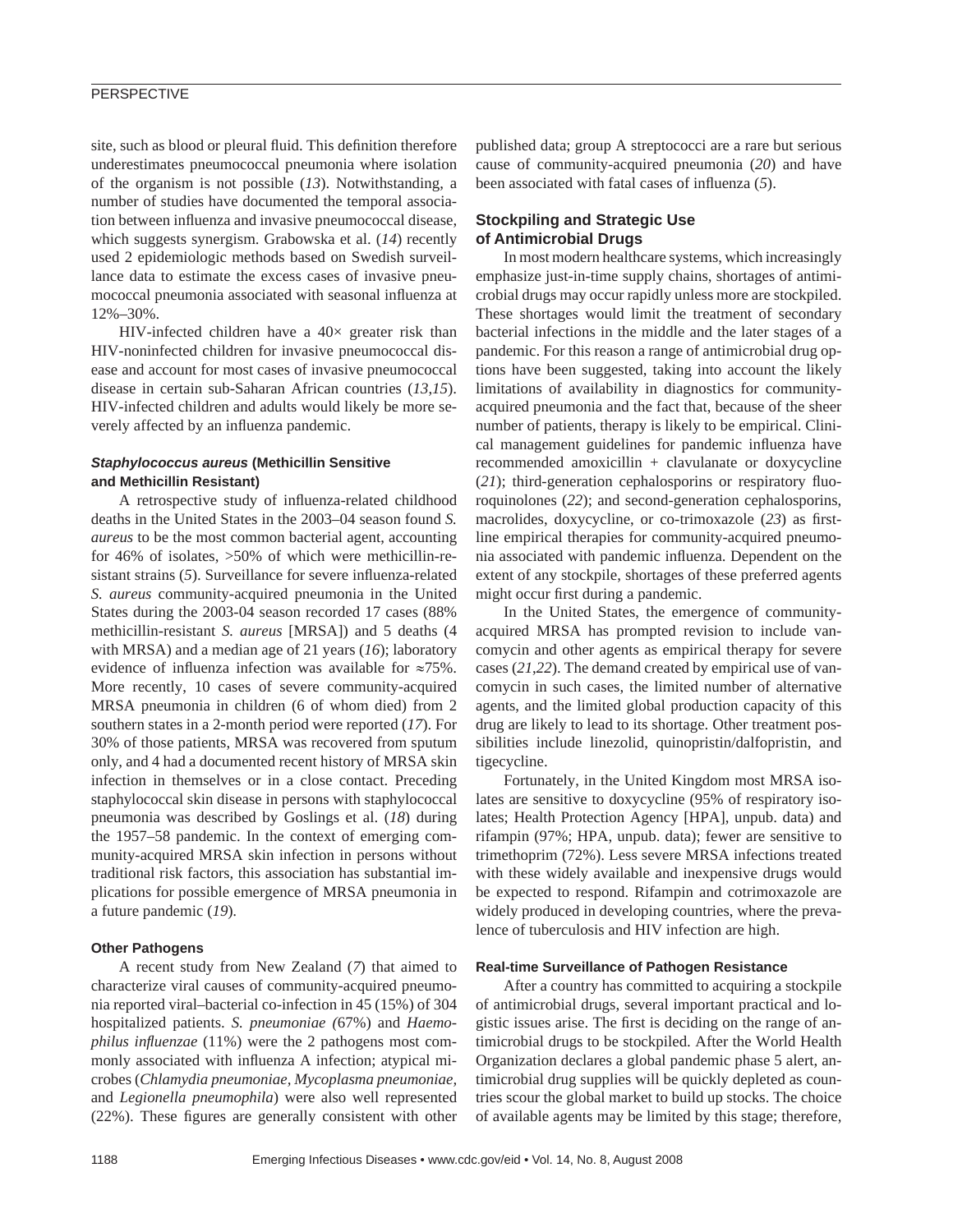procuring in advance is sensible, although this involves predicting which bacterial agents will be of greatest importance. The UK HPA has developed a program of real-time surveillance of antimicrobial susceptibility for the 3 most likely influenza-related bacterial pneumonia pathogens: *S*. *pneumoniae*, *H. infl uenzae,* and *S. aureus.* Contemporaneous data are available for each pathogen, enabling recommendation of antimicrobial drugs on the basis of the proportion of respiratory tract isolates likely to be susceptible at a particular point in time. Such real-time data may be useful for guiding the evolution of pandemic antimicrobial drug treatment policy in order to optimize the use of scarce antimicrobial drugs by drawing on a range of different agents according to national stock availability at the time. The surveillance program may also provide early warning of likely clinical failures caused by emerging resistance.

## **Size, Storage, and Turnover of Stockpiles**

Decisions about pandemic stockpiles, procurements, and size depend primarily on financial considerations. Decision-makers must bear in the mind the need not only to purchase the initial stockpile but also to maintain it, perhaps for a sustained period. In most circumstances, stockpiles of vaccines for influenza virus subtype H5N1 and neuraminidase inhibitors are reserved exclusively for use during or immediately before a pandemic; they are not intended for day-to-day use on the same scale. In contrast, antimicrobial drugs are widely used every day. This difference means that antimicrobial drugs could act as buffer stock (conceptually similar to vendor-managed inventory) in most healthcare systems, rather than a true stockpile. Indeed, the word *stockpile* may be a misnomer in relation to increased stores of antimicrobial drugs because these drugs can be channeled into day-to-day use and replaced through fresh procurement. Thus, over time the amount, proportion, and range of these agents held can be slowly altered. These 2 mechanisms, ongoing interpandemic use and restocking, make such a stockpile far less vulnerable than antiviral drugs to expiration before use and far more responsive to changes in antimicrobial drug sensitivity detected between the date of procurement and the onset of the next pandemic.

Further considerations relate to storage. Whereas antiviral drugs and vaccines essentially need to be held in secure centralized storage (the latter within the cold chain) until eventual deployment, antimicrobial drugs can be held, at least in part, lower down the supply chain by wholesalers and community pharmacies or their equivalent.

Additionally, the proportion of pandemic influenza cases that will progress to bacterial complications needs to be estimated. The difficulty in making such an estimate relates partly to the paucity of contemporary data that specifically describe the incidence of bacterial complications

after influenza and partly to the fact that widespread use of neuraminidase inhibitors, rarely used for seasonal influenza, might reduce the development of antimicrobial drug– related complications by 25%–40% (*24*,*25*). Data from the extensive reviews by Brundage and Soper suggest that in the 3 pandemics of the 20th century, bacterial pneumonia developed in  $15\% - 20\%$  of influenza patients  $(2,26)$ ; some estimates for seasonal influenza are far higher (27). It can be argued that in 1918 the primary viral infection was so virulent that it caused the premature demise of some patients who might otherwise have survived long enough for bacterial pneumonia to develop; i.e., the reported frequency of bacterial complications was spuriously low. Coupled with a population clinical attack rate that will most likely lie in the range of 25% to 50%, an antimicrobial drug stockpile is likely to be needed for a minimum of 10% of the population. This figure does not account for wastage, misdiagnosis (if, as is most likely, prescribing is based on clinical suspicion alone), or a higher rate of secondary bacterial complication than expected; it is also based on a strategy of treatment only.

## **Treatment and Prophylaxis Strategies**

Alternative strategies include offering antimicrobial drug prophylaxis at the same time as antiviral treatment to patients with conditions that put them at high risk, such as chronic obstructive pulmonary disease. Antimicrobial drugs (or a prescription for them) could be issued to high-risk patients at the same time as antiviral treatment. The ability to start antimicrobial drug therapy with minimal delay and without the need for repeat consultation if antiviral drugs alone are not effective might be advantageous in an already overstretched health system. Both of these strategies incorporate further uncertainty because the high-risk groups in a pandemic are unknown and may not correspond to those currently recognizable for seasonal influenza; if anything, the high-risk groups are more likely than not to be larger in a pandemic. This might increase the requirement for antimicrobial drug stockpiling to 25% population coverage.

Each country should estimate its own needs. Countryspecific factors to take into account include treatment strategy (treatment alone or treatment and prophylaxis), health service configuration, historical use of antimicrobial drugs, physician behavior, inappropriate prescribing linked to misdiagnosis, and the availability of antiviral drugs.

## **Quinolone Stockpiles**

A large number of countries hold stockpiles of quinolones, in particular ciprofloxacin, as a contingency against bioterrorist threats. In the United Kingdom, ciprofloxacin is active against all *H. influenzae* isolates  $(\approx 100\% \text{ of }$  recent UK respiratory tract isolates susceptible; HPA, unpub. data), most methicillin-sensitive *S. aureus* isolates (≈82%),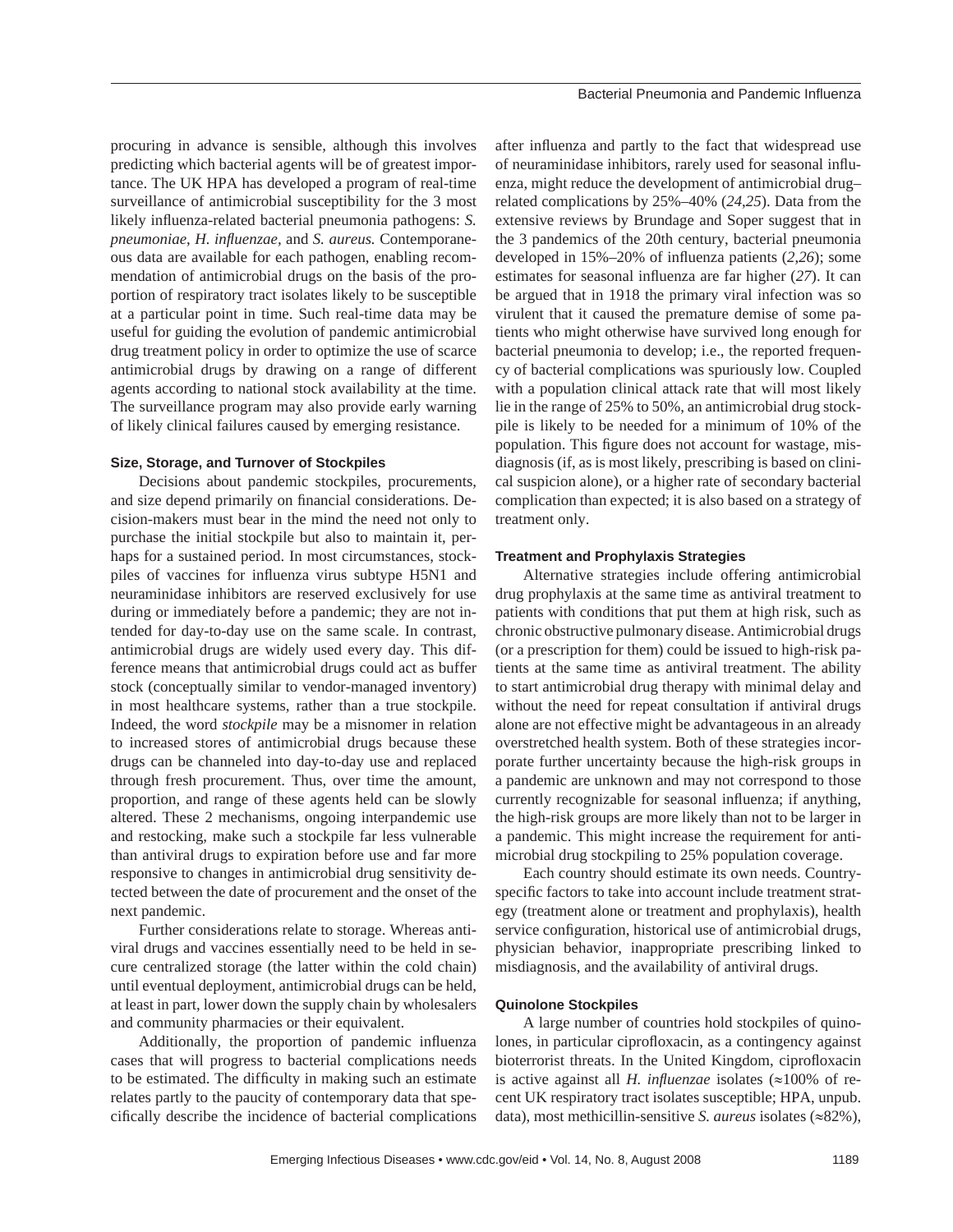# **PERSPECTIVE**

and atypical organisms. Therefore, if these bacterial pathogens were known or suspected to predominate in influenzarelated pneumonia associated with a future pandemic, the use of ciprofloxacin might be justified, and agents effective against MRSA would be reserved for severe cases and those with culture-confirmed MRSA (99% of UK respiratory MRSA isolates, most of which are hospital acquired, are quinolone resistant; HPA, unpub. data).

However, ciprofloxacin activity against *S. pneumoniae* (28) is only intermediate, and a significant number of bacterial pneumonias complicating influenza may not respond to empirical treatment. This fact is well supported by evidence from mouse models; more modern "respiratory" fluoroquinolones such as gatifloxacin demonstrate good results (*29*) against *S. pneumoniae,* which was not always so for ciprofloxacin. Therefore, in a pandemic empirical ciprofloxacin use could be justified only if all other more suitable antimicrobial drug supplies were exhausted.

Given ciprofloxacin's weak activity against pneumococci, reserving its use in a pandemic to empirical treatment of persons previously vaccinated against pneumococcal infection, who would be at reduced risk for co-infection with this particular organism, would be reasonable. Theoretical support for this hypothesis comes from the United States, where use of a 7-valent conjugate vaccine since 2000 has resulted in declining invasive pneumococcal disease (*30*) and relatively infrequent influenza-related deaths caused by pneumococci in children (*5*). A strategic approach might involve the use of ciprofloxacin in fully immunized persons.

#### **Pneumococcal Vaccination Strategies**

Including a vaccination strategy in pandemic planning would potentially reduce the amount of disease caused by secondary *S. pneumoniae* bacterial pneumonia. We have already described this pathogen's role in community-acquired pneumonia and influenza complications. The public health benefit from vaccination could be substantial.

Pneumococcal polysaccharide vaccine (PPV) is currently recommended in many countries for persons  $\geq 65$ years of age and for high-risk groups of all ages. Few specific data exist on the effectiveness of PPV for reducing pneumococcal pneumonia–associated illness and death after infection with influenza A virus. Furthermore, in the context of pneumococcal disease not specifically associated with influenza, use of PPV has protected against invasive pneumococcal disease but not against pneumococcal pneumonia in the absence of bacteremia (*31*). Therefore, on the basis of current evidence, prior PPV administration could not reliably be used to identify persons who could receive empirical ciprofloxacin therapy for bacterial pneumonia as a complication of influenza. It could, however, be used as a large-scale preventive measure against invasive pneumococcal disease in adults.

The protective efficacy of a 9-valent pneumococcal conjugate vaccine (PncCV) against nonbacteremic pneumonia as well as invasive pneumococcal disease has been demonstrated in 37,107 children from South Africa among whom the prevalence of HIV infection was 6.5% (*32*).The vaccine also substantially reduced the incidence of first episodes of invasive pneumococcal disease that were resistant to penicillin or trimethoprim-sulfamethoxazole.

PncCV may have more greatly reduced the incidence of pneumonia in children when a virus was isolated (*33*). This effect was more pronounced when influenza A was isolated; protective efficacy was 41% (95% confidence interval 13%–60%). The study provided indirect evidence of the frequency of pneumococcal superinfection of viral pneumonias in children in this setting. If similar results could be achieved through vaccination before an influenza pandemic, the benefits of preventing pneumococcal complications could be substantial. The introduction of conjugate vaccine in the United States in 2000 has led to a decline in invasive pneumococcal disease in not only children but also adults; reduction was 32% for those 20–39 years of age and 18% for those >65 years (*30*). Therefore, vaccination of children might be the most cost-effective policy. In September 2006, the United Kingdom started vaccinating children from the age of 2 months; early unpublished data (minutes from the Joint Committee on Vaccination and Immunisation meeting on February 14, 2007, available from www.advisorybodies.doh.gov.uk/jcvi/mins140207.htm) suggest that invasive pneumococcal disease in children <2 years of age is already reduced.

The use of PncCV in children and 23-valent PPV in adults as part of a pandemic strategy would be consistent with recommendations resulting from current published data. However, such use may still not allow for ciprofloxacin stockpiles to be reliably targeted for specific populations, given the lack of protection against nonbacteremic pneumoccal pneumonia associated with PPV. If conjugate vaccine were used in all patients (although no convincing data exist to support efficacy of conjugate vaccine in adults), ciprofloxacin might be more reliably targeted at a group more likely to have a nonpneumococcal pneumonia. However, a conjugate vaccine is likely to be expensive and limited in serotype coverage, and approval for its use in adults will take time.

#### **Discussion**

Substantial laboratory and epidemiologic evidence shows that influenza A and bacterial pathogens often participate in the pathogenesis of pneumonia. Several issues need to be considered with regard to antimicrobial drug treatment for large numbers of patients who have secondary bacterial infection during a pandemic. Real-time antimicrobial drug– resistance surveillance programs could be incorporated into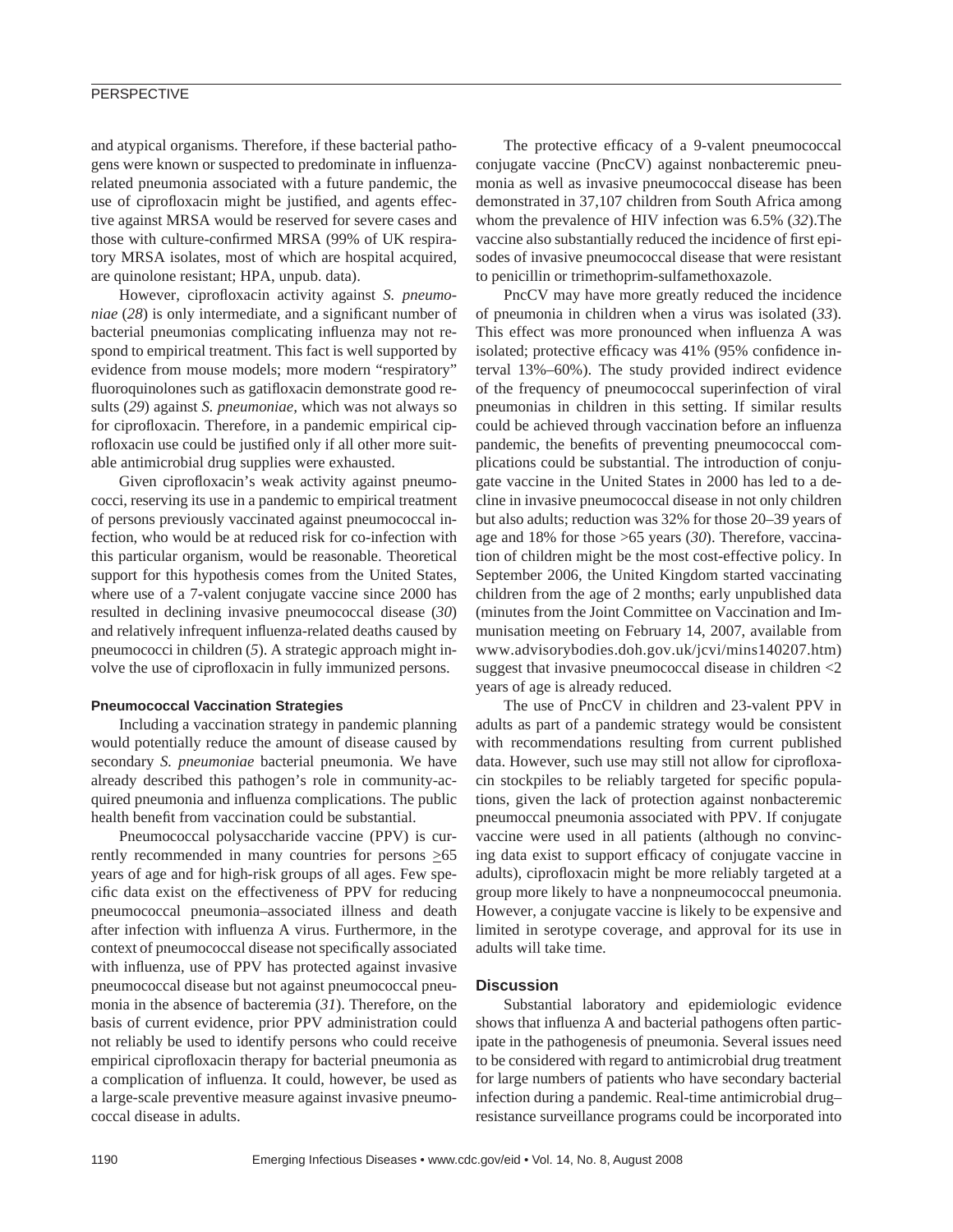#### Bacterial Pneumonia and Pandemic Influenza

preparedness frameworks; information from such networks could result in stockpiling of inexpensive, generically manufactured antimicrobial drugs. Vaccination against pneumococcal disease, particularly vaccination of HIV-infected persons, potentially will save lives in the short term as well as provide protection in the event of a pandemic.

Dr Gupta is an infectious diseases physician undergoing postgraduate specialist medical training. He is currently conducting research on HIV resistance in developing-world settings and has an interest in pandemic influenza preparedness.

#### **References**

- 1. Murray CJ, Lopez AD, Chin B, Feehan D, Hill KH. Estimation of potential global pandemic influenza mortality on the basis of vital registry data from the 1918–20 pandemic: a quantitative analysis. Lancet. 2006;368:2211–8. DOI:10.1016/S0140-6736(06)69895-4
- 2. Brundage JF. Interactions between influenza and bacterial respiratory pathogens: implications for pandemic preparedness. Lancet Infect Dis. 2006;6:303–12. DOI:10.1016/S1473-3099(06)70466-2
- 3. McCullers JA. Insights into the interaction between influenza virus and pneumococcus. Clin Microbiol Rev. 2006;19:571–82. DOI:10.1128/CMR.00058-05
- 4. Simonsen L. The global impact of influenza on morbidity and mortality. Vaccine. 1999;17(Suppl 1):S3–10. DOI:10.1016/S0264-410- X(99)00099-7
- 5. Bhat N, Wright JG, Broder KR, Murray EL, Greenberg ME, Glover MJ, et al. Influenza-associated deaths among children in the United States, 2003–2004. N Engl J Med. 2005;353:2559–67. DOI:10.1056/ NEJMoa051721
- 6. Lim WS, Macfarlane JT, Boswell TC, Harrison TG, Rose D, Leinonen M, et al. Study of community acquired pneumonia aetiology (SCAPA) in adults admitted to hospital: implications for management guidelines. Thorax. 2001;56:296–301. DOI:10.1136/ thorax.56.4.296
- 7. Jennings LC, Anderson TP, Beynon KA, Chua A, Laing RT, Werno AM, et al. Incidence and characteristics of viral community-acquired pneumonia in adults. Thorax. 2008;63:42–8. DOI:10.1136/ thx.2006.075077
- 8. Juven T, Mertsola J, Waris M, Leinonen M, Meurman O, Roivainen M, et al. Etiology of community-acquired pneumonia in 254 hospitalized children. Pediatr Infect Dis J. 2000;19:293–8. DOI:10.1097/00006454-200004000-00006
- 9. Woodhead MA, Macfarlane JT, McCracken JS, Rose DH, Finch RG. Prospective study of the aetiology and outcome of pneumonia in the community. Lancet. 1987;1:671–4. DOI:10.1016/S0140-6736- (87)90430-2
- 10. Forgie IM, O'Neill KP, Lloyd-Evans N, Leinonen M, Campbell H, Whittle HC, et al. Etiology of acute lower respiratory tract infections in Gambian children: II. Acute lower respiratory tract infection in children ages one to nine years presenting at the hospital. Pediatr Infect Dis J. 1991;10:42–7.
- 11. Shann F, Gratten M, Germer S, Linnemann V, Hazlett D, Payne R. Aetiology of pneumonia in children in Goroka Hospital, Papua New Guinea. Lancet. 1984;2:537–41. DOI:10.1016/S0140-6736- (84)90764-5
- 12. O'Brien KL, Walters MI, Sellman J, Quinlisk P, Regnery H, Schwartz B, et al. Severe pneumococcal pneumonia in previously healthy children: the role of preceding influenza infection. Clin Infect Dis. 2000;30:784–9. DOI:10.1086/313772
- 13. Obaro SK, Madhi S. Bacterial pneumonia vaccines and childhood pneumonia: are we winning, refining, or redefining? Lancet Infect Dis. 2006;6:150–61. DOI:10.1016/S1473-3099(06)70411-X
- 14. Grabowska K, Hogberg L, Penttinen P, Svensson A, Ekdahl K. Occurrence of invasive pneumococcal disease and number of excess cases due to influenza. BMC Infect Dis. 2006;6:58. DOI:10.1186/1471-2334-6-58
- 15. Madhi SA, Petersen K, Madhi A, Wasas A, Klugman KP. Impact of human immunodeficiency virus type 1 on the disease spectrum of *Streptococcus pneumoniae* in South African children. Pediatr Infect Dis J. 2000;19:1141–7. DOI:10.1097/00006454-200012000-00004
- 16. Hageman JC, Uyeki TM, Francis JS, Jernigan DB, Wheeler JG, Bridges CB. Severe community-acquired pneumonia due to *Staphylococcus aureus, 2003-04 influenza season. Emerg Infect Dis.* 2006;12:894–9.
- 17. Centers for Disease Control and Prevention. Severe methicillin-resistant *Staphylococcus aureus* community-acquired pneumonia associated with influenza—Louisiana and Georgia, December 2006– January 2007. MMWR Morb Mortal Wkly Rep. 2007;56:325–9.
- 18. Goslings WR, Mulder J, Djajadiningrat J, Masurel J. Staphylococcal pneumonia in influenza in relation to antecedent staphylococcal skin infection. Lancet. 1959;2:428–30. DOI:10.1016/S0140-6736- (59)90417-9
- 19. Fridkin SK, Hageman JC, Morrison M, Sanza LT, Como-Sabetti K, Jernigan JA, et al. Methicillin-resistant *Staphylococcus aureu*s disease in three communities. N Engl J Med. 2005;352:1436–44. DOI:10.1056/NEJMoa043252
- 20. Al-Kaabi N, Solh Z, Pacheco S, Murray L, Gaboury I, Le Saux N. A comparison of group A streptococcus versus *Streptococcus pneumoniae* pneumonia. Pediatr Infect Dis J. 2006;25:1008–12. DOI:10.1097/01.inf.0000243198.63255.c1
- 21. British Infection Society, British Thoracic Society, Health Protection Agency. Pandemic flu: clinical management of patients with an influenza-like illness during an influenza pandemic. Provisional guidelines from the British Infection Society, British Thoracic Society, and Health Protection Agency in collaboration with the Department of Health. Thorax. 2007;62(Suppl 1):1–46.
- 22. Mandell LA, Bartlett JG, Dowell SF, File TM Jr, Musher DM, Whitney C, et al. Update of practice guidelines for the management of community-acquired pneumonia in immunocompetent adults. Clin Infect Dis. 2003;37:1405–33. DOI:10.1086/380488
- 23. Canadian Pandemic Influenza Plan for the health sector. Annex G, health services: clinical care guidelines and tools, Appendix 5. IV. Antibiotics [cited 2007 Oct 18]. Available from http://www.phacaspc.gc.ca/cpip-pclcpi/pdf-e/16-CPIP-Appendix-G-Clinical\_e.pdf
- 24. Whitley RJ, Hayden FG, Reisinger KS, Young N, Dutkowski R, Ipe D, et al. Oral oseltamivir treatment of influenza in children. Pediatr Infect Dis J. 2001;20:127–33. DOI:10.1097/00006454-200102000- 00002
- 25. Kaiser L, Wat C, Mills T, Mahoney P, Ward P, Hayden F. Impact of oseltamivir treatment on influenza-related lower respiratory tract complications and hospitalizations. Arch Intern Med. 2003;163:1667–72. DOI:10.1001/archinte.163.14.1667
- 26. Soper GA. The pandemic in the Army camps. JAMA. 1918;71:1899– 909.
- 27. United Kingdom Department of Health, British Thoracic Society, British Infection Society, and Health Protection Agency. Clinical guidelines for patients with an influenza like illness during an influenza pandemic. Version 10.5, Mar 2006 [cited 2007 May 10]. Available from http://www.dh.gov.uk/en/Publicationsandstatistics/ Publications/PublicationsPolicyAndGuidance/DH\_4121753
- Casellas JM, Gilardoni M, Tome G, Goldberg M, Ivanovic S, Orduna M, et al. Comparative in-vitro activity of levofloxacin against isolates of bacteria from adult patients with community-acquired lower respiratory tract infections. J Antimicrob Chemother. 1999;43(Suppl C):37–42. DOI:10.1093/jac/43.suppl\_3.37